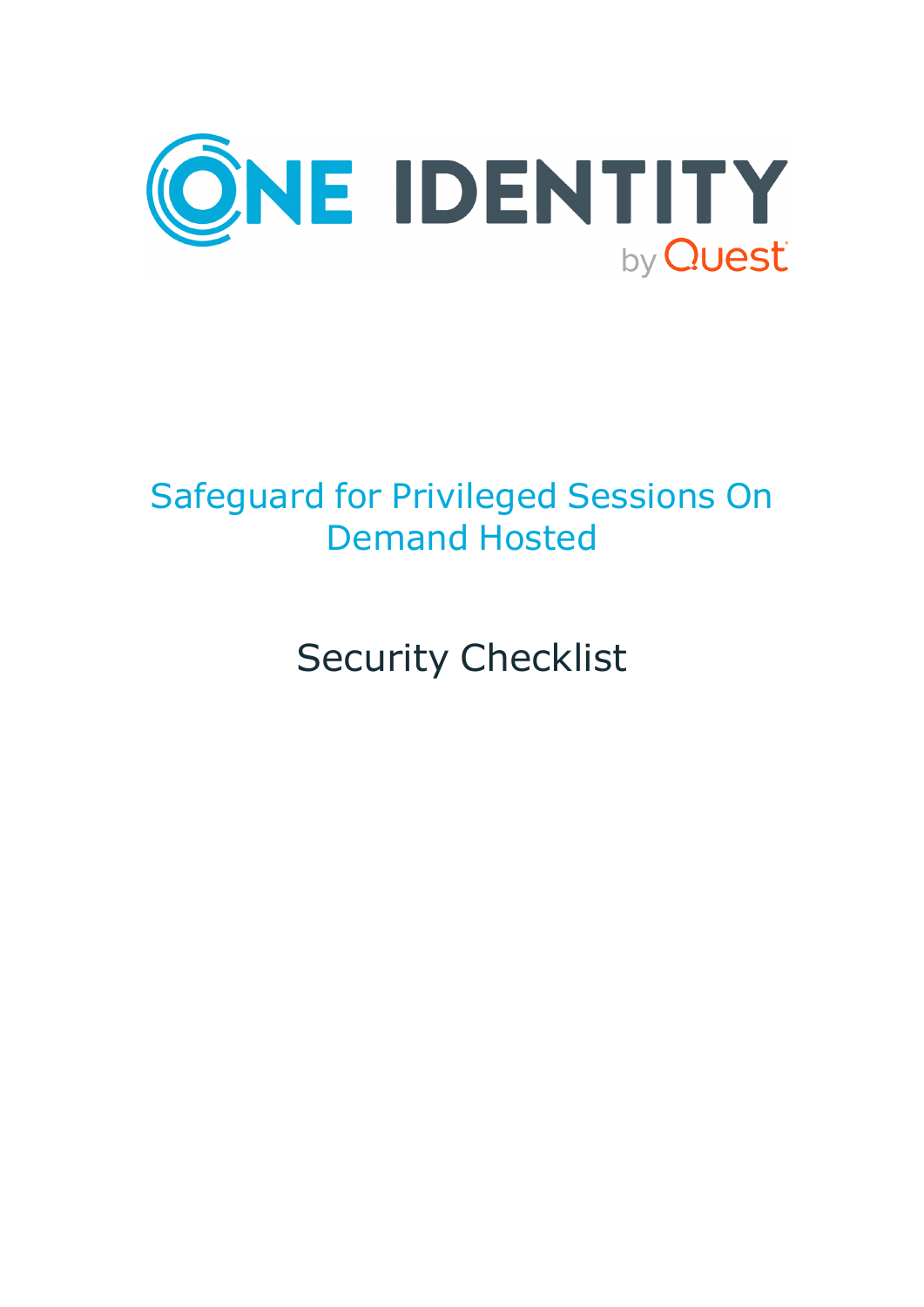### **Copyright 2022 One Identity LLC.**

### **ALL RIGHTS RESERVED.**

This guide contains proprietary information protected by copyright. The software described in this guide is furnished under a software license or nondisclosure agreement. This software may be used or copied only in accordance with the terms of the applicable agreement. No part of this guide may be reproduced or transmitted in any form or by any means, electronic or mechanical, including photocopying and recording for any purpose other than the purchaser's personal use without the written permission of One Identity LLC .

The information in this document is provided in connection with One Identity products. No license, express or implied, by estoppel or otherwise, to any intellectual property right is granted by this document or in connection with the sale of One Identity LLC products. EXCEPT AS SET FORTH IN THE TERMS AND CONDITIONS AS SPECIFIED IN THE LICENSE AGREEMENT FOR THIS PRODUCT, ONE IDENTITY ASSUMES NO LIABILITY WHATSOEVER AND DISCLAIMS ANY EXPRESS, IMPLIED OR STATUTORY WARRANTY RELATING TO ITS PRODUCTS INCLUDING, BUT NOT LIMITED TO, THE IMPLIED WARRANTY OF MERCHANTABILITY, FITNESS FOR A PARTICULAR PURPOSE, OR NON-INFRINGEMENT. IN NO EVENT SHALL ONE IDENTITY BE LIABLE FOR ANY DIRECT, INDIRECT, CONSEQUENTIAL, PUNITIVE, SPECIAL OR INCIDENTAL DAMAGES (INCLUDING, WITHOUT LIMITATION, DAMAGES FOR LOSS OF PROFITS, BUSINESS INTERRUPTION OR LOSS OF INFORMATION) ARISING OUT OF THE USE OR INABILITY TO USE THIS DOCUMENT, EVEN IF ONE IDENTITY HAS BEEN ADVISED OF THE POSSIBILITY OF SUCH DAMAGES. One Identity makes no representations or warranties with respect to the accuracy or completeness of the contents of this document and reserves the right to make changes to specifications and product descriptions at any time without notice. One Identity does not make any commitment to update the information contained in this document.

If you have any questions regarding your potential use of this material, contact:

One Identity LLC. Attn: LEGAL Dept 4 Polaris Way Aliso Viejo, CA 92656

Refer to our Web site [\(http://www.OneIdentity.com](http://www.oneidentity.com/)) for regional and international office information.

### **Patents**

One Identity is proud of our advanced technology. Patents and pending patents may apply to this product. For the most current information about applicable patents for this product, please visit our website at [http://www.OneIdentity.com/legal/patents.aspx.](http://www.oneidentity.com/legal/patents.aspx)

#### **Trademarks**

One Identity and the One Identity logo are trademarks and registered trademarks of One Identity LLC. in the U.S.A. and other countries. For a complete list of One Identity trademarks, please visit our website at [www.OneIdentity.com/legal](http://www.oneidentity.com/legal). All other trademarks are the property of their respective owners.

#### **Legend**

**WARNING: A WARNING icon highlights a potential risk of bodily injury or property** œ **damage, for which industry-standard safety precautions are advised. This icon is often associated with electrical hazards related to hardware.**

**CAUTION: A CAUTION icon indicates potential damage to hardware or loss of data if instructions are not followed.**

SPSOD Security Checklist Updated - 20 April 2022, 07:38 Version - Hosted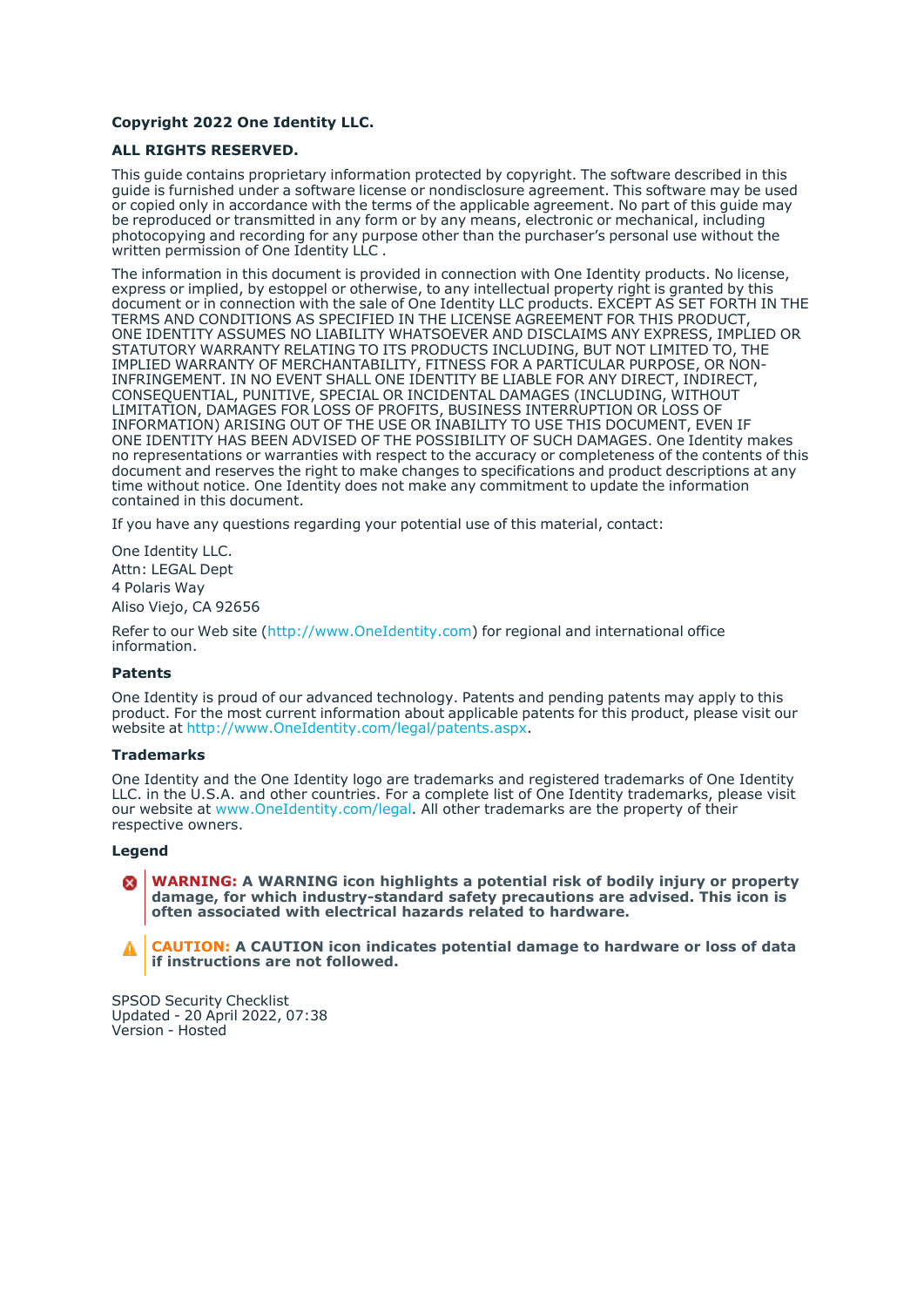## **Contents**

| Security checklist for configuring One Identity Safeguard for Privileged |  |
|--------------------------------------------------------------------------|--|
|                                                                          |  |
|                                                                          |  |
|                                                                          |  |
|                                                                          |  |
|                                                                          |  |
|                                                                          |  |
|                                                                          |  |

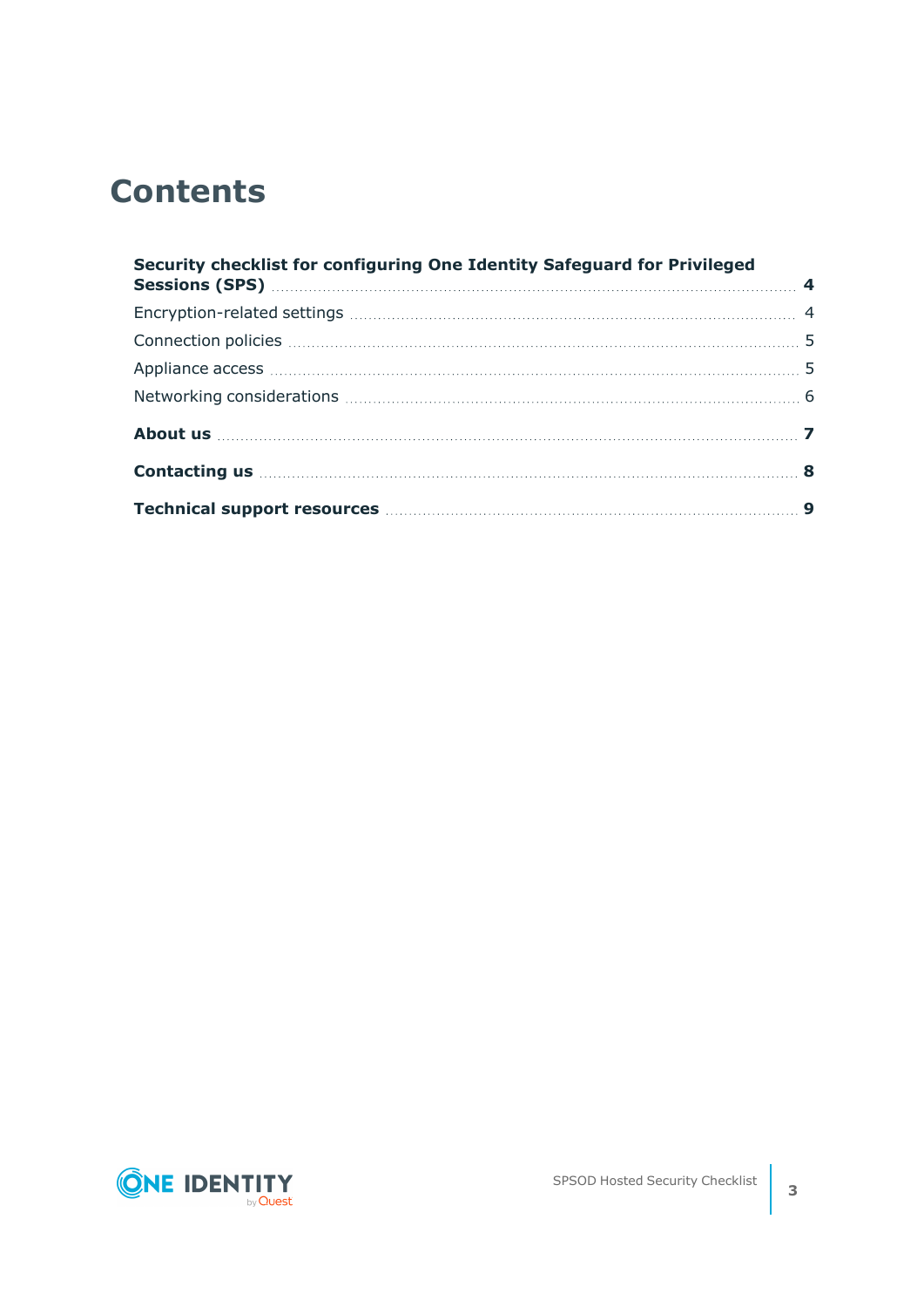## <span id="page-3-0"></span>**Security checklist for configuring One Identity Safeguard for Privileged Sessions (SPS)**

The following checklist is a set of recommendations and configuration best practices to ensure that your One Identity Safeguard for Privileged Sessions (SPS) is configured securely.

### <span id="page-3-1"></span>**Encryption-related settings**

- $\cdot$  TIP: One Identity recommends using 2048-bit RSA keys (or stronger).
- Use strong passwords: at least 8 characters that include numbers, letters, special characters, and capital letters. For local One Identity Safeguard for Privileged Sessions (SPS) users, require the use of strong passwords (set **Users & Access Control** > **Login options** > **Minimal password strength** to strong). For more information, see "Setting [password](https://support.oneidentity.com/technical-documents/safeguard-for-privileged-sessions/6.13.1/administration-guide/user-management-and-access-control/setting-password-policies-for-local-users/) policies for local users" in the [Administration](https://support.oneidentity.com/technical-documents/safeguard-for-privileged-sessions/6.13.1/administration-guide/user-management-and-access-control/setting-password-policies-for-local-users/) Guide.
- When exporting the configuration of SPS, or creating configuration backups, always use encryption. Handle the exported data with care, as it contains sensitive information, including credentials. For details on encrypting the configuration, see "Encrypting configuration backups with GPG" in the [Administration](https://support.oneidentity.com/technical-documents/safeguard-for-privileged-sessions/6.13.1/administration-guide/basic-settings/data-and-configuration-backups/encrypting-configuration-backups-with-gpg/) Guide.
- Use every keypair or certificate only for one purpose. Do not reuse cryptographic keys or certificates (for example, do not use the certificate of the One Identity Safeguard for Privileged Sessions (SPS) webserver to encrypt audit trails, or the same keypair for signing and encrypting data).
- Do not use the CBC block cipher mode, or the diffie-hellman-group1-sha1 key exchange algorithm. For details, see "Supported encryption [algorithms"](https://support.oneidentity.com/technical-documents/safeguard-for-privileged-sessions/6.13.1/administration-guide/ssh-specific-settings/supported-encryption-algorithms/) in the [Administration](https://support.oneidentity.com/technical-documents/safeguard-for-privileged-sessions/6.13.1/administration-guide/ssh-specific-settings/supported-encryption-algorithms/) Guide.
- Always encrypt your audit trails to protect sensitive data. For details, see ["Encrypting](https://support.oneidentity.com/technical-documents/safeguard-for-privileged-sessions/6.13.1/administration-guide/general-connection-settings/audit-policies/encrypting-audit-trails/)" audit trails" in the [Administration](https://support.oneidentity.com/technical-documents/safeguard-for-privileged-sessions/6.13.1/administration-guide/general-connection-settings/audit-policies/encrypting-audit-trails/) Guide.



SPSOD Hosted Security Checklist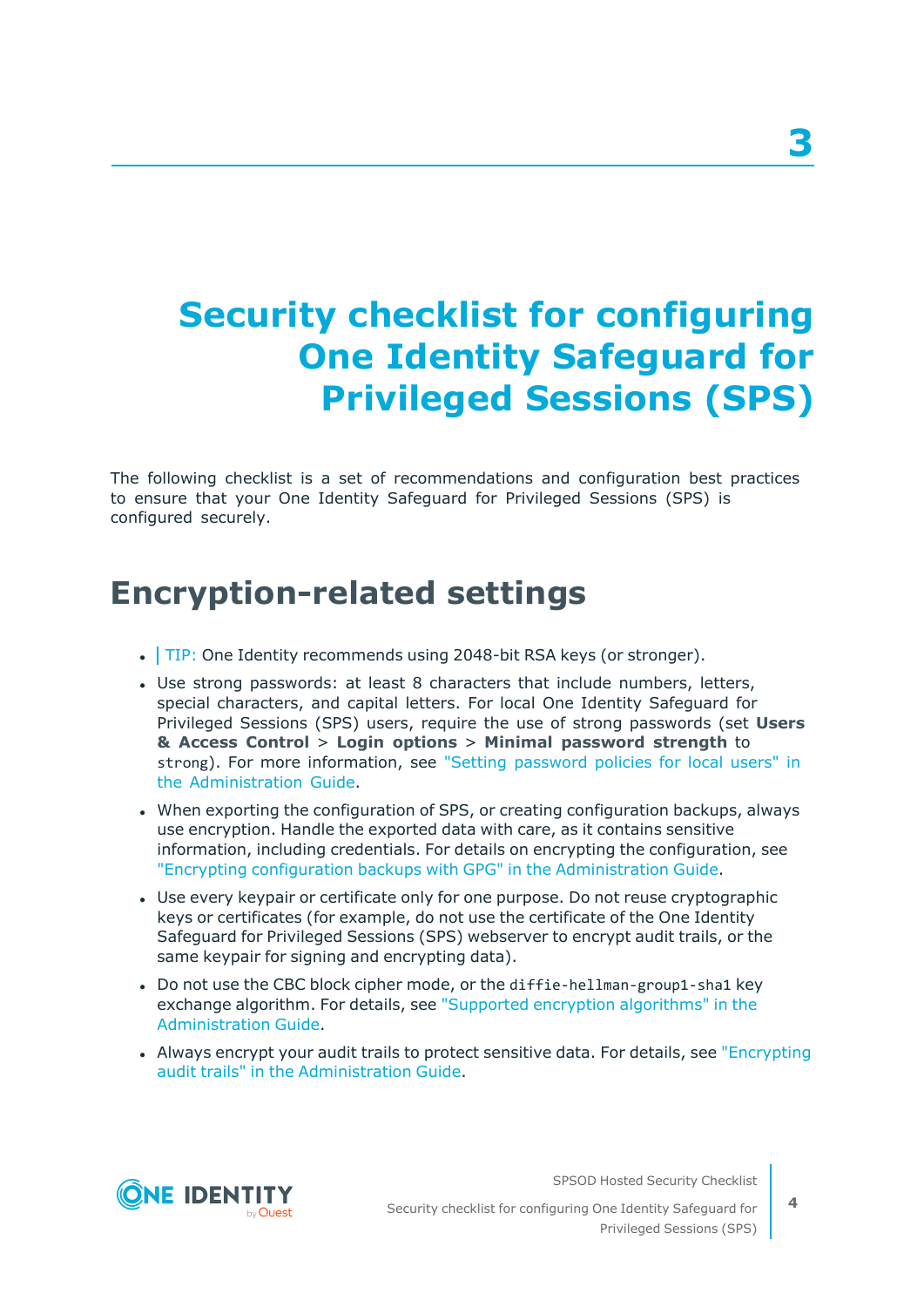## <span id="page-4-0"></span>**Connection policies**

- When configuring connection policies, always limit the source of the connection to the client network that requires access to the connection.
- Always use gateway authentication to authenticate clients. Do not trust the source IP address of a connection, or the result of server authentication.
- To prevent Denial of Service (DoS) attacks against One Identity Safeguard for Privileged Sessions (SPS), set the **Connection rate limit** option of your connection policies. For details, see "Configuring connections" in the [Administration](https://support.oneidentity.com/technical-documents/safeguard-for-privileged-sessions/6.13.1/administration-guide/general-connection-settings/configuring-connections/) Guide.
- Configure your RDP connection policies to use strong encryption. To enable SSLencryption for the RDP protocol, see "Enabling [TLS-encryption](https://support.oneidentity.com/technical-documents/safeguard-for-privileged-sessions/6.13.1/administration-guide/rdp-specific-settings/enabling-tls-encryption-for-rdp-connections/) for RDP connections" in the [Administration](https://support.oneidentity.com/technical-documents/safeguard-for-privileged-sessions/6.13.1/administration-guide/rdp-specific-settings/enabling-tls-encryption-for-rdp-connections/) Guide.
- In RDP connections, if the client uses the Windows login screen to authenticate on the server, the password of the client is visible in the audit trail. To avoid displaying the password when replaying the audit trail, encrypt the upstream traffic in the audit trail using a separate certificate from the downstream traffic. For details, see ["Encrypting](https://support.oneidentity.com/technical-documents/safeguard-for-privileged-sessions/6.13.1/administration-guide/general-connection-settings/audit-policies/encrypting-audit-trails/) audit trails" in the [Administration](https://support.oneidentity.com/technical-documents/safeguard-for-privileged-sessions/6.13.1/administration-guide/general-connection-settings/audit-policies/encrypting-audit-trails/) Guide.
- Ensure that host key verification is enabled in SSH connection policies. That is, the **Server side host key settings > Allow plain host keys** and **Server side host key settings > Allow X.509 host certificates** options do not have the **No check required** option selected. For details, see ["Setting](https://support.oneidentity.com/technical-documents/safeguard-for-privileged-sessions/6.13.1/administration-guide/ssh-specific-settings/setting-the-ssh-host-keys--of-the-connection/) the SSH host keys of the connection" in the [Administration](https://support.oneidentity.com/technical-documents/safeguard-for-privileged-sessions/6.13.1/administration-guide/ssh-specific-settings/setting-the-ssh-host-keys--of-the-connection/) Guide.

### <span id="page-4-1"></span>**Appliance access**

• Accessing the One Identity Safeguard for Privileged Sessions (SPS) host directly using SSH is not recommended or supported, except for troubleshooting purposes. In such case, the One Identity Support Team will give you exact instructions on what to do to solve the problem.

For security reasons, disable SSH access to SPS when it is not needed. For details, see "Enabling SSH access to the One Identity [Safeguard](https://support.oneidentity.com/technical-documents/safeguard-for-privileged-sessions/6.13.1/administration-guide/managing-one-identity-safeguard-for-privileged-sessions-sps/accessing-the-one-identity-safeguard-for-privileged-sessions-sps-console/enabling-ssh-access-to-the-one-identity-safeguard-for-privileged-sessions-sps-host/) for Privileged Sessions (SPS) host" in the [Administration](https://support.oneidentity.com/technical-documents/safeguard-for-privileged-sessions/6.13.1/administration-guide/managing-one-identity-safeguard-for-privileged-sessions-sps/accessing-the-one-identity-safeguard-for-privileged-sessions-sps-console/enabling-ssh-access-to-the-one-identity-safeguard-for-privileged-sessions-sps-host/) Guide.

- Permit administrative access to SPS only from trusted networks. If possible, monitored connections and administrative access to the SPS web interface should originate from separate networks.
- Configure SPS to send an alert if a user fails to login to SPS. For details, see the **Login failed** alert in "System related traps" in the [Administration](https://support.oneidentity.com/technical-documents/safeguard-for-privileged-sessions/6.13.1/administration-guide/basic-settings/configuring-system-monitoring-on-sps/system-related-traps/) Guide.
- <sup>l</sup> Configure **Disk space fill-up prevention**, and configure SPS to send an alert if the free space on the disks of SPS is low. For details, see ["Preventing](https://support.oneidentity.com/technical-documents/safeguard-for-privileged-sessions/6.13.1/administration-guide/basic-settings/configuring-system-monitoring-on-sps/preventing-disk-space-fill-up/) disk space fill-up" in the [Administration](https://support.oneidentity.com/technical-documents/safeguard-for-privileged-sessions/6.13.1/administration-guide/basic-settings/configuring-system-monitoring-on-sps/preventing-disk-space-fill-up/) Guide.



SPSOD Hosted Security Checklist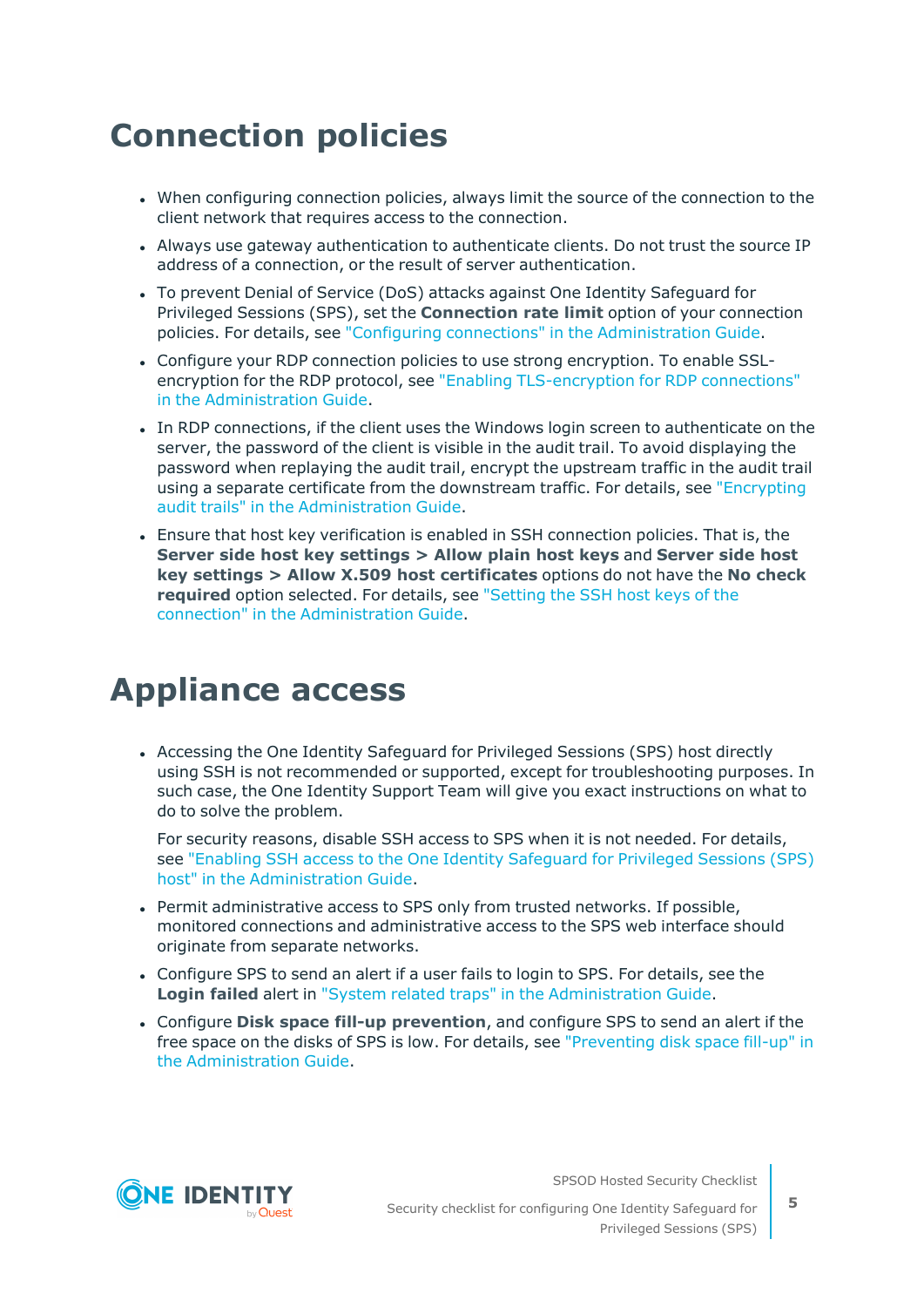## <span id="page-5-0"></span>**Networking considerations**

- One Identity Safeguard for Privileged Sessions (SPS) stores sensitive data. Use a firewall and other appropriate controls to ensure that unauthorized connections cannot access it.
- If possible, enable management access to SPS only from trusted networks.
- . Make sure that the HA interface of SPS is connected to a trusted network.



SPSOD Hosted Security Checklist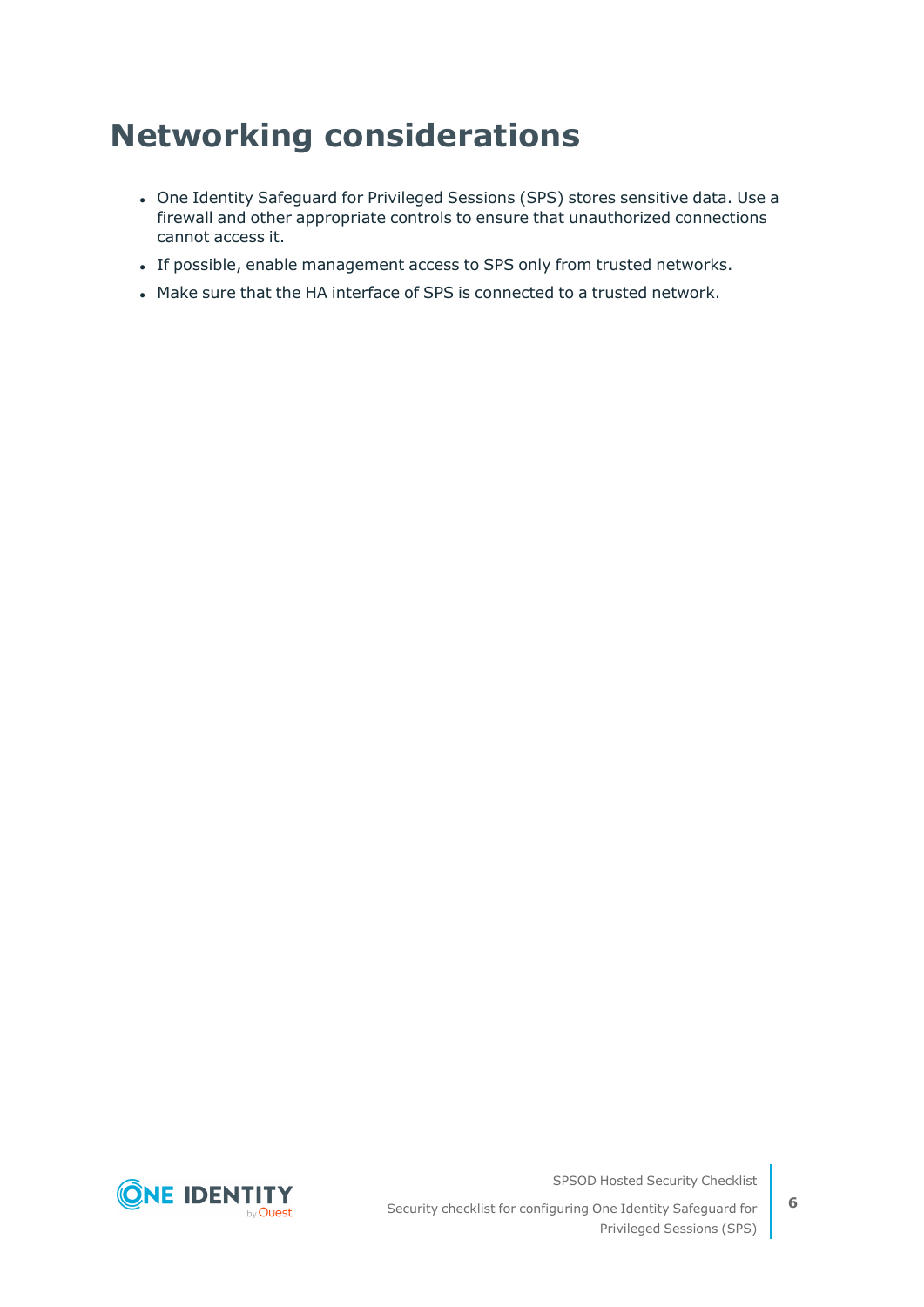<span id="page-6-0"></span>One Identity solutions eliminate the complexities and time-consuming processes often required to govern identities, manage privileged accounts and control access. Our solutions enhance business agility while addressing your IAM challenges with on-premises, cloud and hybrid environments.



**7**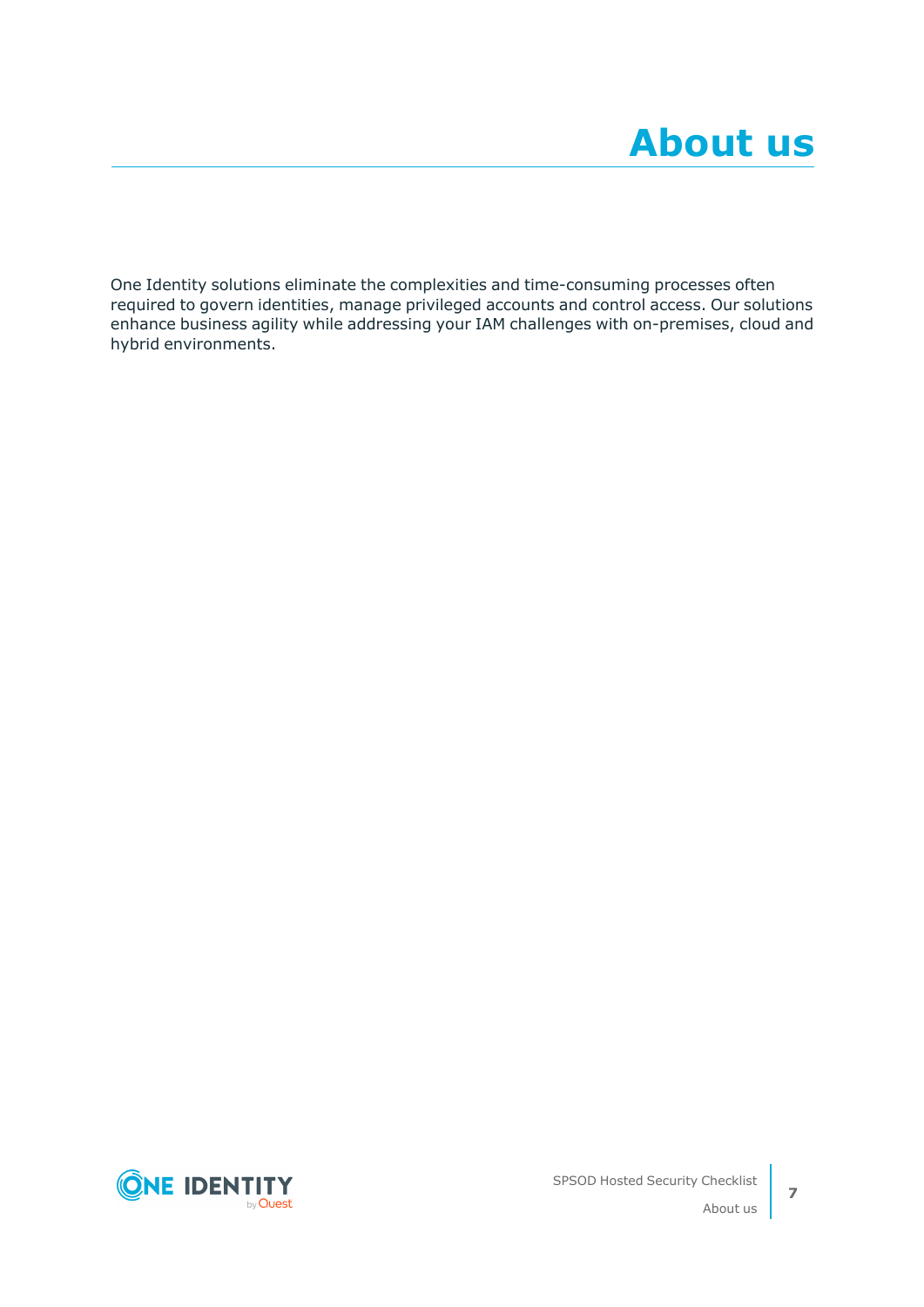# **Contacting us**

<span id="page-7-0"></span>For sales and other inquiries, such as licensing, support, and renewals, visit [https://www.oneidentity.com/company/contact-us.aspx.](https://www.oneidentity.com/company/contact-us.aspx)

**ONE IDENTITY** by **Quest**